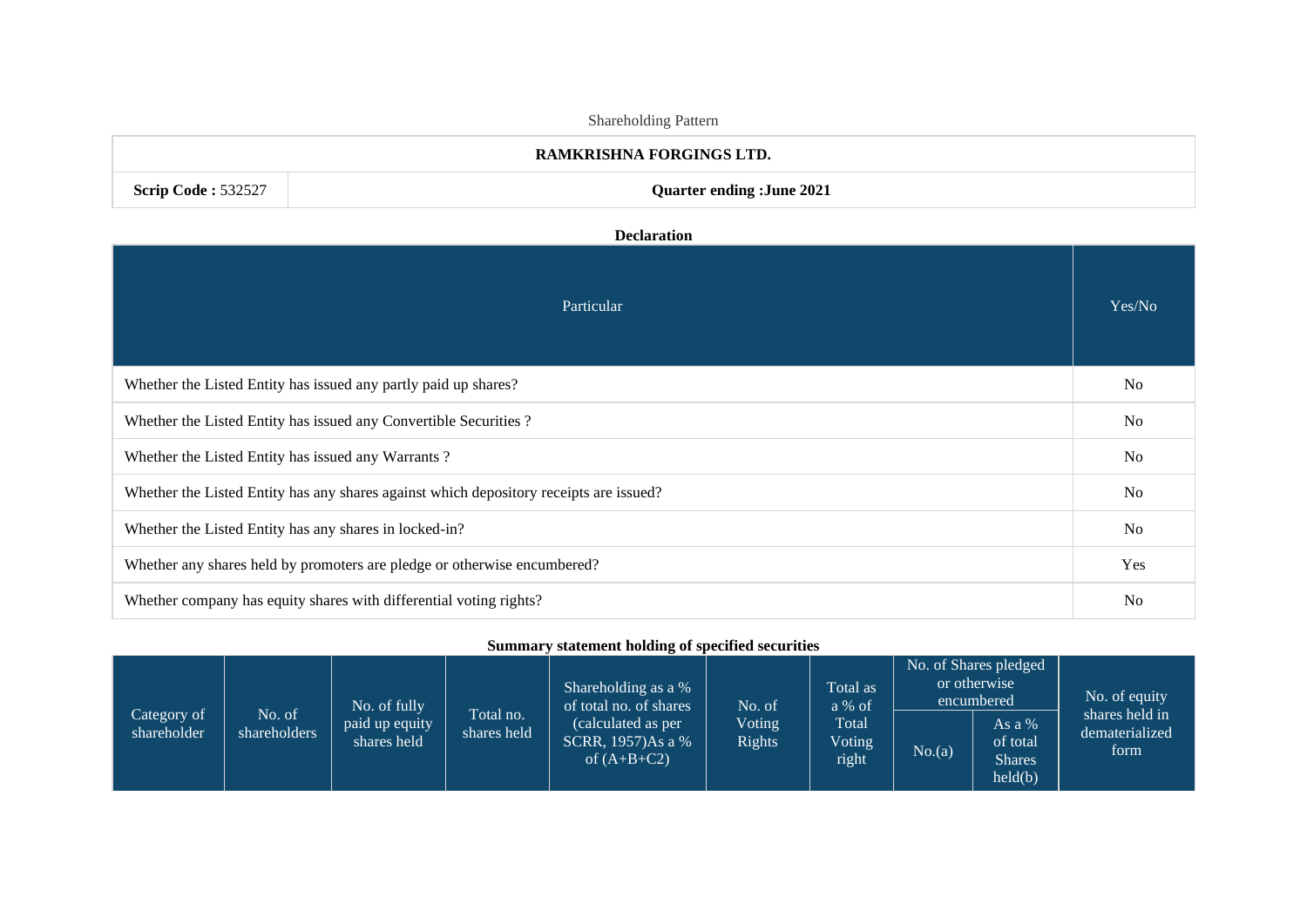| (A) Promoter<br>& Promoter<br>Group         | 9      | 1,47,05,394    | 1,47,05,394    | 45.99  | 1,47,05,394    | 45.99  | 8,67,200 | 5.90 | 1,47,05,394    |
|---------------------------------------------|--------|----------------|----------------|--------|----------------|--------|----------|------|----------------|
| $(B)$ Public                                | 14,845 | 1,71,35,210    | 1,71,35,210    | 53.58  | 1,71,35,210    | 53.58  |          | 0.00 | 1,71,35,179    |
| (C1) Shares<br>underlying<br><b>DRs</b>     |        |                |                | 0.00   |                | 0.00   |          | 0.00 |                |
| (C2) Shares<br>held by<br>Employee<br>Trust |        | 1,37,303       | 1,37,303       | 0.43   | 1,37,303       | 0.43   |          | 0.00 | 1,37,303       |
| $(C)$ Non<br>Promoter-<br>Non Public        |        | 1,37,303       | 1,37,303       | 0.43   | 1,37,303       | 0.43   |          | 0.00 | 1,37,303       |
| <b>Grand Total</b>                          | 14,855 | 3, 19, 77, 907 | 3, 19, 77, 907 | 100.00 | 3, 19, 77, 907 | 100.00 | 8,67,200 | 2.71 | 3, 19, 77, 876 |

### **Statement showing shareholding pattern of the Promoter and Promoter Group**

| Category of shareholder               | Nos. of<br>shareholders | No. of fully<br>paid up equity<br>shares held | Total nos.<br>shares held | Shareholding as a % of<br>total no. of shares<br>(calculated as per $SCRR$ ,<br>1957)As a % of $(A+B+C2)$ | No(a) | Number of Shares<br>pledged or otherwise<br>encumbered<br>As a % of<br>total Shares<br>held(b) | Number of equity<br>shares held in<br>dematerialized form |
|---------------------------------------|-------------------------|-----------------------------------------------|---------------------------|-----------------------------------------------------------------------------------------------------------|-------|------------------------------------------------------------------------------------------------|-----------------------------------------------------------|
| A1) Indian                            |                         |                                               |                           | 0.00                                                                                                      |       | 0.00                                                                                           |                                                           |
| Individuals/Hindu undivided<br>Family | 6                       | 15,66,670                                     | 15,66,670                 | 4.90                                                                                                      |       | 0.00                                                                                           | 15,66,670                                                 |
| <b>NARESH JALAN HUF</b>               |                         | 2,68,750                                      | 2,68,750                  | 0.84                                                                                                      |       | 0.00                                                                                           | 2,68,750                                                  |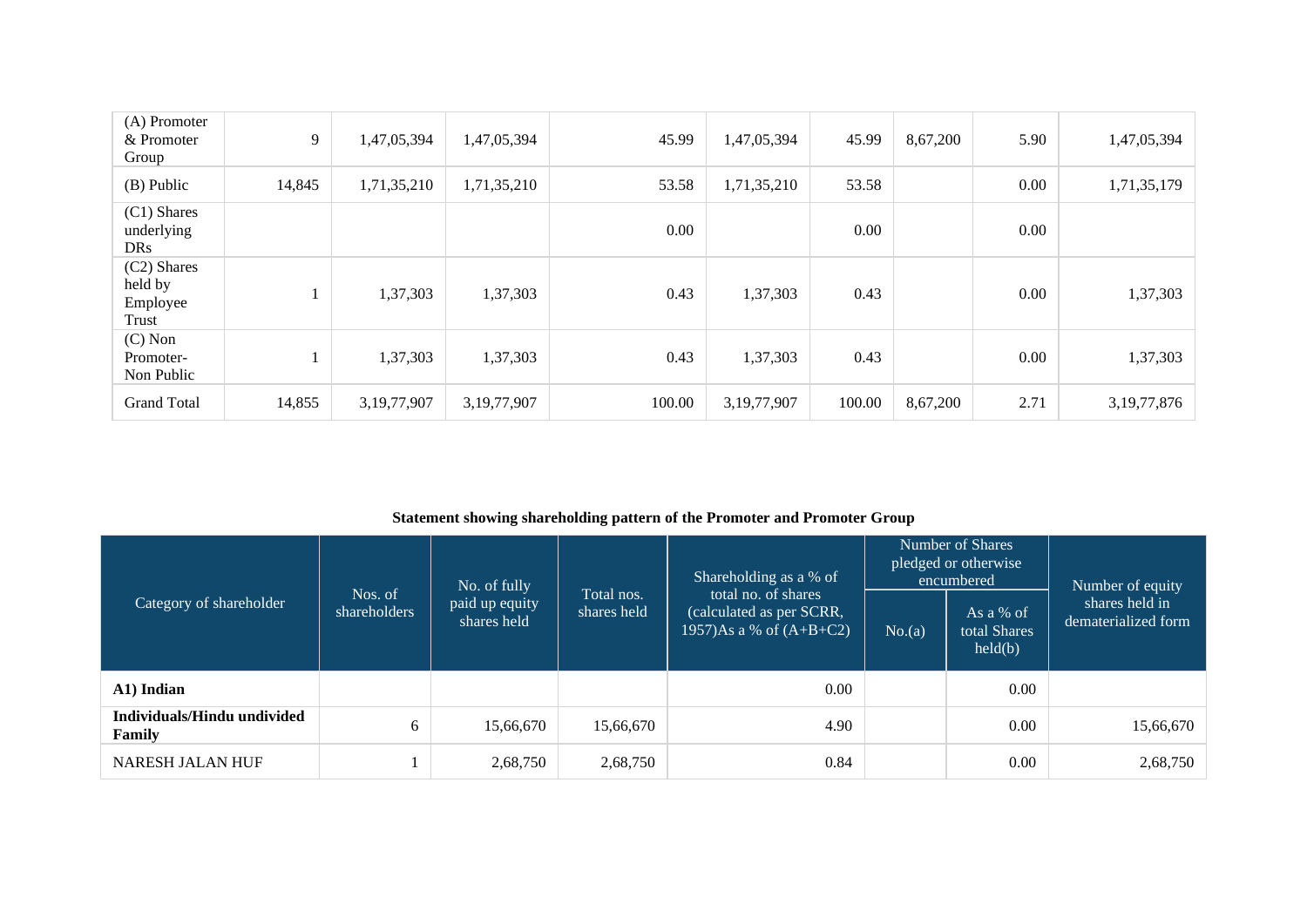| <b>MAHABIR PRASAD JALAN</b><br><b>HUF</b>                         |                | 1,20,000    | 1,20,000    | 0.38  |          | 0.00     | 1,20,000    |
|-------------------------------------------------------------------|----------------|-------------|-------------|-------|----------|----------|-------------|
| <b>MAHABIR PRASAD JALAN</b>                                       |                | 4,56,000    | 4,56,000    | 1.43  |          | 0.00     | 4,56,000    |
| <b>NARESH JALAN</b>                                               |                | 2,85,750    | 2,85,750    | 0.89  |          | $0.00\,$ | 2,85,750    |
| <b>RASHMI JALAN</b>                                               |                | 4,18,750    | 4,18,750    | 1.31  |          | 0.00     | 4,18,750    |
| <b>CHAITANYA JALAN</b>                                            |                | 17,420      | 17,420      | 0.05  |          | 0.00     | 17,420      |
| Any Other (specify)                                               | $\mathfrak{Z}$ | 1,31,38,724 | 1,31,38,724 | 41.09 | 8,67,200 | 6.60     | 1,31,38,724 |
| RAMKRISHNA RAIL AND<br><b>INFRASTRUCTURE</b><br>PRIVATE LIMITED   |                | 13,00,000   | 13,00,000   | 4.07  |          | 0.00     | 13,00,000   |
| <b>EASTERN CREDIT</b><br><b>CAPITAL PRIVATE</b><br><b>LIMITED</b> |                | 43,18,500   | 43,18,500   | 13.50 |          | 0.00     | 43,18,500   |
| RIDDHI PORTFOLIO<br>PRIVATE LIMITED                               | 1              | 75,20,224   | 75,20,224   | 23.52 | 8,67,200 | 11.53    | 75,20,224   |
| Sub Total A1                                                      | 9              | 1,47,05,394 | 1,47,05,394 | 45.99 | 8,67,200 | 5.90     | 1,47,05,394 |
| A2) Foreign                                                       |                |             |             | 0.00  |          | 0.00     |             |
| $A=A1+A2$                                                         | 9              | 1,47,05,394 | 1,47,05,394 | 45.99 | 8,67,200 | 5.90     | 1,47,05,394 |

## **Statement showing shareholding pattern of the Public shareholder**

| Category $&$ Name of the<br><b>Shareholders</b> | No. of<br>shareholder | No. of fully<br>paid up equity<br>shares held | Total no.<br>shares held | Shareholding %<br>calculated as per<br>SCRR, 1957 As a %<br>of $(A+B+C2)$ | No. of<br><b>Voting</b><br><b>Rights</b> | Total as a<br>% of Total<br>Voting<br>right | No. of equity shares<br>held in dematerialized<br>form(Not Applicable) |
|-------------------------------------------------|-----------------------|-----------------------------------------------|--------------------------|---------------------------------------------------------------------------|------------------------------------------|---------------------------------------------|------------------------------------------------------------------------|
|-------------------------------------------------|-----------------------|-----------------------------------------------|--------------------------|---------------------------------------------------------------------------|------------------------------------------|---------------------------------------------|------------------------------------------------------------------------|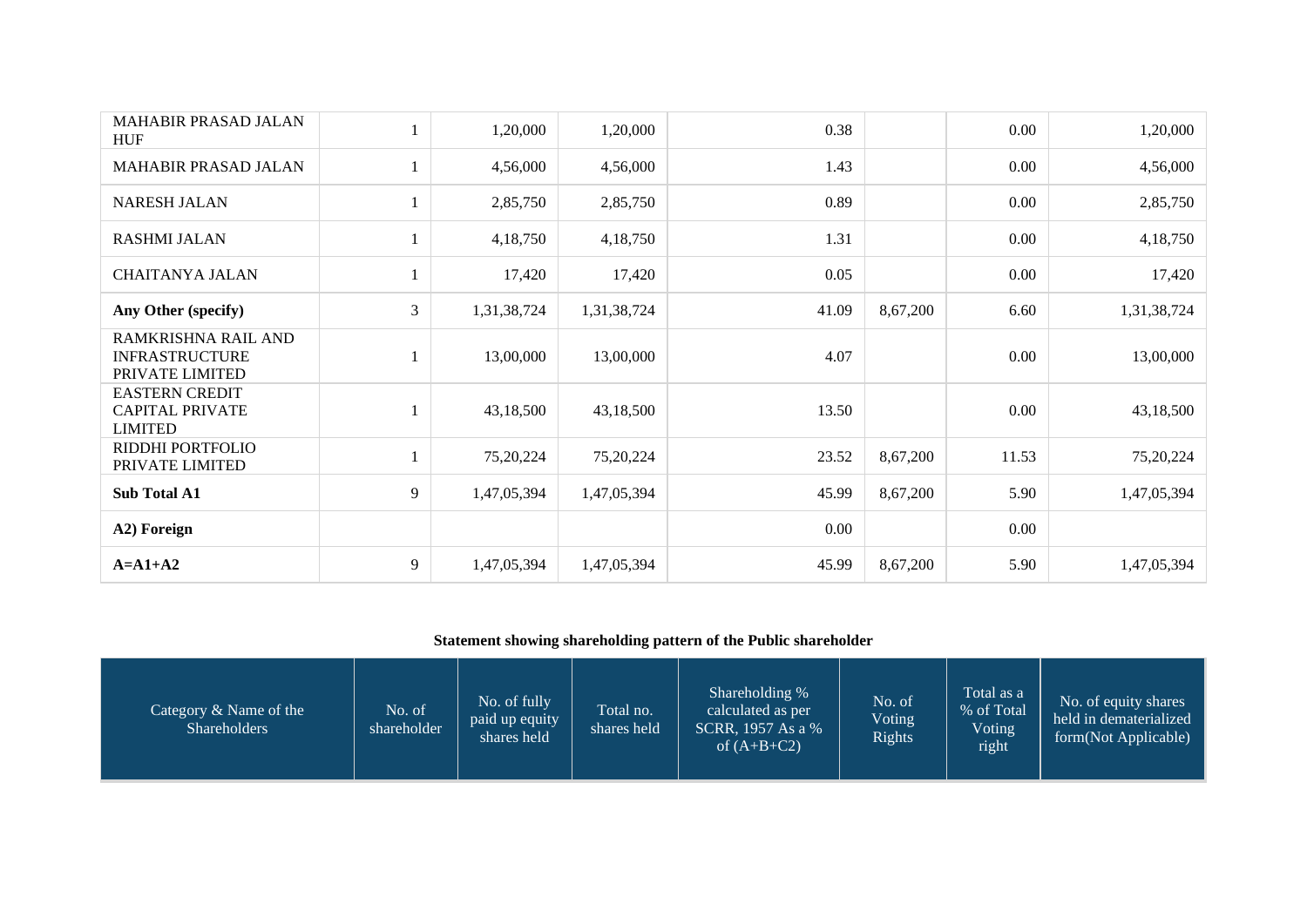| <b>B1)</b> Institutions                                                                                 | $\overline{0}$ | $\boldsymbol{0}$ |             | 0.00  |             | 0.00  |             |
|---------------------------------------------------------------------------------------------------------|----------------|------------------|-------------|-------|-------------|-------|-------------|
| <b>Mutual Funds/</b>                                                                                    | $\overline{2}$ | 2216307          | 22,16,307   | 6.93  | 22,16,307   | 6.93  | 22,16,307   |
| <b>ADITYA BIRLA SUN LIFE</b><br>TRUSTEE PRIVATE LIMITED<br>A/C ADITYA BIRLA SUN LIFE<br>PURE VALUE FUND | 1              | 1812174          | 18, 12, 174 | 5.67  | 18, 12, 174 | 5.67  | 18, 12, 174 |
| FRANKLIN INDIA SMALLER<br><b>COMPANIES FUND</b>                                                         | $\mathbf{1}$   | 404133           | 4,04,133    | 1.26  | 4,04,133    | 1.26  | 4,04,133    |
| <b>Foreign Portfolio Investors</b>                                                                      | 42             | 4403850          | 44,03,850   | 13.77 | 44,03,850   | 13.77 | 44,03,850   |
| <b>238 PLAN ASSOCIATES LLC</b>                                                                          |                | 339000           | 3,39,000    | 1.06  | 3,39,000    | 1.06  | 3,39,000    |
| <b>ICG Q LIMITED</b>                                                                                    | 1              | 700000           | 7,00,000    | 2.19  | 7,00,000    | 2.19  | 7,00,000    |
| MASSACHUSETTS INSTITUTE<br>OF TECHNOLOGY                                                                | 1              | 1202200          | 12,02,200   | 3.76  | 12,02,200   | 3.76  | 12,02,200   |
| PACIFIC HORIZON<br><b>INVESTMENT TRUST PLC</b>                                                          | 1              | 1057788          | 10,57,788   | 3.31  | 10,57,788   | 3.31  | 10,57,788   |
| <b>BLUE LOTUS INVESTMENT</b><br><b>FUND</b>                                                             | $\mathbf{1}$   | 371087           | 3,71,087    | 1.16  | 3,71,087    | 1.16  | 3,71,087    |
| Any Other (specify)                                                                                     | $\mathbf{1}$   | 774988           | 7,74,988    | 2.42  | 7,74,988    | 2.42  | 7,74,988    |
| Foreign Corporate Bodies                                                                                | 1              | 774988           | 7,74,988    | 2.42  | 7,74,988    | 2.42  | 7,74,988    |
| <b>INTERNATIONAL FINANCE</b><br><b>CORPORATION</b>                                                      | 1              | 774988           | 7,74,988    | 2.42  | 7,74,988    | 2.42  | 7,74,988    |
| <b>Sub Total B1</b>                                                                                     | 45             | 7395145          | 73,95,145   | 23.13 | 73,95,145   | 23.13 | 73,95,145   |
| <b>B2)</b> Central Government/ State<br><b>Government(s)/ President of India</b>                        | $\overline{0}$ | $\mathbf{0}$     |             | 0.00  |             | 0.00  |             |
| <b>B3)</b> Non-Institutions                                                                             | $\overline{0}$ | $\boldsymbol{0}$ |             | 0.00  |             | 0.00  |             |
| Individual share capital upto Rs. 2<br>Lacs                                                             | 14219          | 2767314          | 27,67,314   | 8.65  | 27,67,314   | 8.65  | 27,67,283   |
| Individual share capital in excess<br>of Rs. 2 Lacs                                                     | 24             | 3463401          | 34,63,401   | 10.83 | 34,63,401   | 10.83 | 34,63,401   |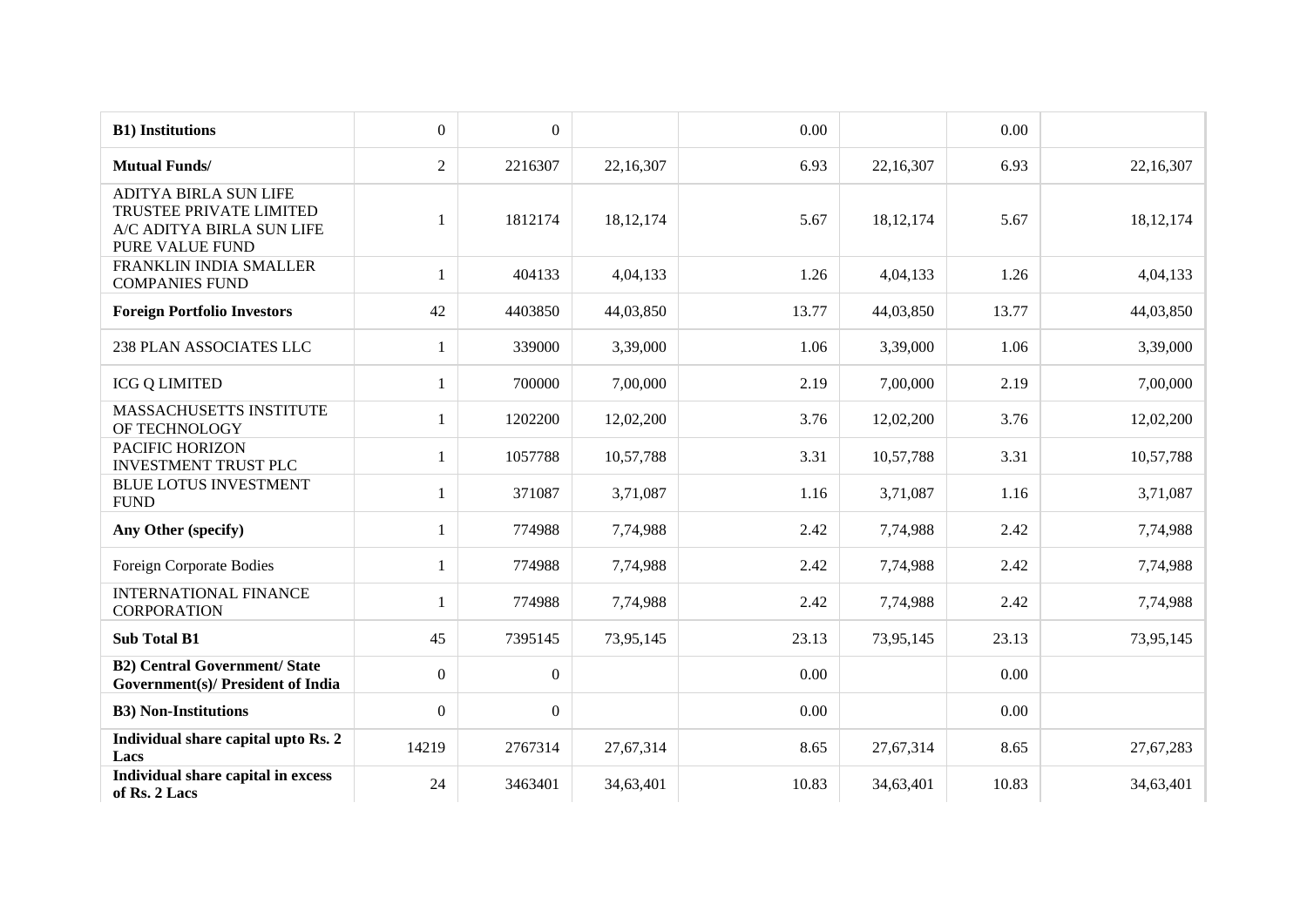| <b>AKASH BHANSHALI</b>                           | 1              | 810382   | 8,10,382    | 2.53  | 8,10,382    | 2.53     | 8,10,382    |
|--------------------------------------------------|----------------|----------|-------------|-------|-------------|----------|-------------|
| <b>LATA BHANSHALI</b>                            | 1              | 1053975  | 10,53,975   | 3.30  | 10,53,975   | 3.30     | 10,53,975   |
| Any Other (specify)                              | 557            | 3509350  | 35,09,350   | 10.97 | 35,09,350   | 10.97    | 35,09,350   |
| <b>Trusts</b>                                    | 1              | 50       | 50          | 0.00  | 50          | 0.00     | 50          |
| <b>Alternative Investment Fund</b>               | $\overline{3}$ | 492861   | 4,92,861    | 1.54  | 4,92,861    | 1.54     | 4,92,861    |
| VANTAGE EQUITY FUND                              | 1              | 387000   | 3,87,000    | 1.21  | 3,87,000    | 1.21     | 3,87,000    |
| Non-Resident Indian (NRI)                        | 182            | 137895   | 1,37,895    | 0.43  | 1,37,895    | 0.43     | 1,37,895    |
| <b>Clearing Members</b>                          | 107            | 75082    | 75,082      | 0.23  | 75,082      | 0.23     | 75,082      |
| Qualified Institutional Buyer                    | 1              | 25000    | 25,000      | 0.08  | 25,000      | 0.08     | 25,000      |
| NON RESIDENT INDIAN NON<br><b>REPATRIABLE</b>    | 70             | 52668    | 52,668      | 0.16  | 52,668      | 0.16     | 52,668      |
| <b>Bodies Corporate</b>                          | 192            | 2723677  | 27, 23, 677 | 8.52  | 27, 23, 677 | 8.52     | 27, 23, 677 |
| <b>BARCLAYS WEALTH</b><br>TRUSTEES INDIA PVT LTD | 1              | 350000   | 3,50,000    | 1.09  | 3,50,000    | 1.09     | 3,50,000    |
| <b>BLUE DAIMOND PROPERTIES</b><br><b>PVT LTD</b> |                | 738691   | 7,38,691    | 2.31  | 7,38,691    | 2.31     | 7,38,691    |
| AADI FINANCIAL ADVISORS<br><b>LLP</b>            | 1              | 372952   | 3,72,952    | 1.17  | 3,72,952    | 1.17     | 3,72,952    |
| <b>IEPF</b>                                      | 1              | 2117     | 2,117       | 0.01  | 2,117       | $0.01\,$ | 2,117       |
| <b>Sub Total B3</b>                              | 14800          | 9740065  | 97,40,065   | 30.46 | 97,40,065   | 30.46    | 97,40,034   |
| $B=B1+B2+B3$                                     | 14845          | 17135210 | 1,71,35,210 | 53.58 | 1,71,35,210 | 53.58    | 1,71,35,179 |

Details of the shareholders acting as persons in Concert including their Shareholding (No. and %):

Details of Shares which remain unclaimed may be given here along with details such as number of shareholders, outstanding shares held in demat/unclaimed suspense account, voting rights which are frozen etc.